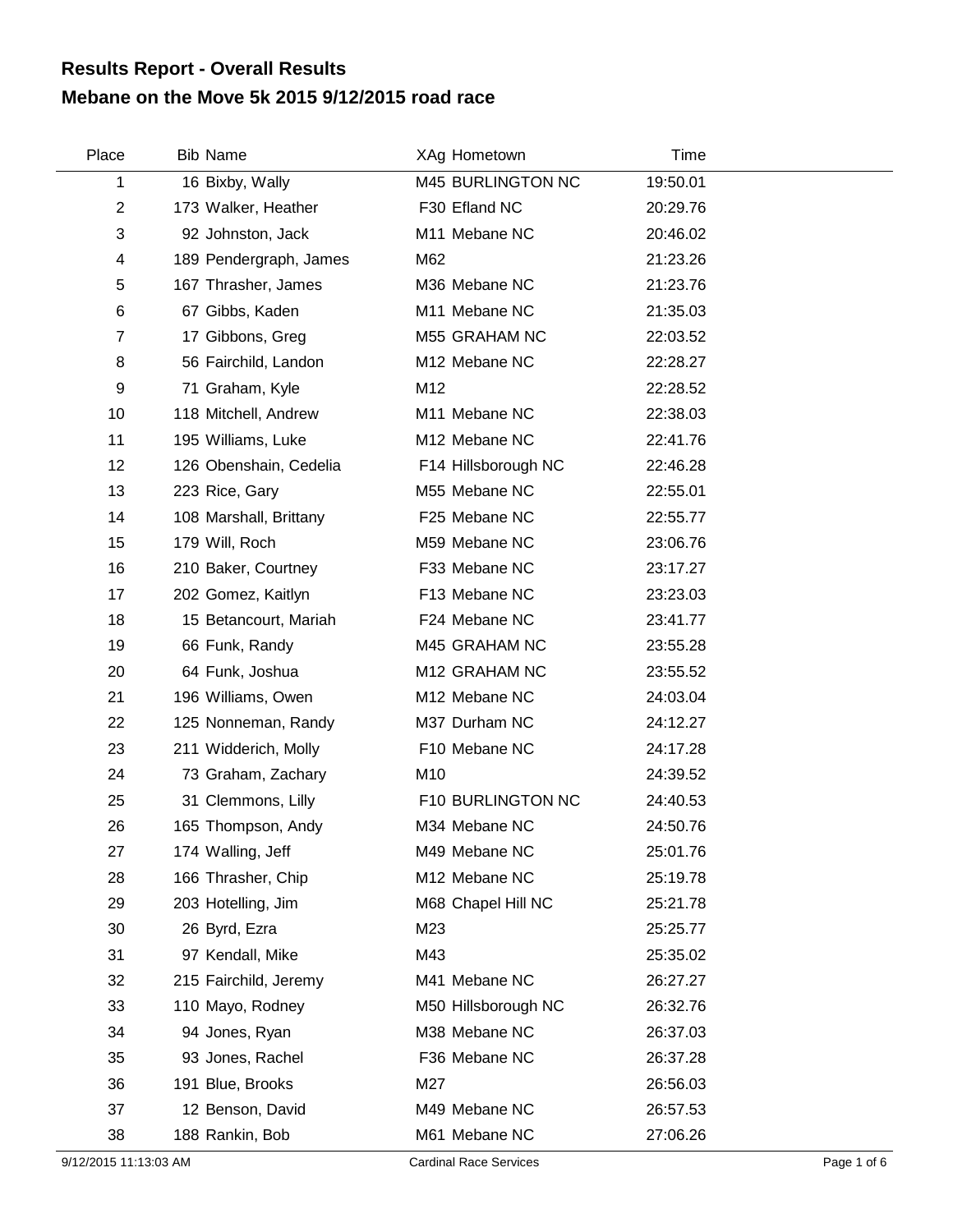| Place | <b>Bib Name</b>         | XAg Hometown              | Time     |  |
|-------|-------------------------|---------------------------|----------|--|
| 39    | 209 Baker, Caleb        | M39 Mebane NC             | 27:07.51 |  |
| 40    | 2 Allred, Alicia        | F45 Haw River NC          | 27:12.26 |  |
| 41    | 163 Thayer, Daniel      | M29 Chapel Hill NC        | 27:15.53 |  |
| 42    | 146 Sciora, Izabella    | F13 Mebane NC             | 27:17.76 |  |
| 43    | 47 dye, rebecca         | F44 Chapel Hill NC        | 27:20.26 |  |
| 44    | 164 Thayer, Linden      | F29 Chapel Hill NC        | 27:24.51 |  |
| 45    | 81 Harkins, Jeremy      | M35 Mebane NC             | 27:29.26 |  |
| 46    | 194 williams, jonathan  | M40 Mebane NC             | 27:29.77 |  |
| 47    | 176 Wessell, Laura      | F47 Hillsborough NC       | 27:30.77 |  |
| 48    | 48 Earhart, Robert      | M52 Mebane NC             | 27:31.52 |  |
| 49    | 150 Shanlever, Ashley L | F31 Burlington NC         | 27:33.29 |  |
| 50    | 43 DeLeonardis, Jay     | M42 Mebane NC             | 27:34.03 |  |
| 51    | 87 Hughes, Jessica      | F25 Mebane NC             | 27:45.26 |  |
| 52    | 120 Morton, Mickey      | M40 Julian NC             | 27:45.29 |  |
| 53    | 119 Morton, Hadassah    | F8 Julian NC              | 27:46.04 |  |
| 54    | 113 McGhee, Brenda      | F58 Mebane NC             | 27:54.26 |  |
| 55    | 187 Troutman, Jason     | M35 Mebane NC             | 28:09.52 |  |
| 56    | 37 Cornett, Chris       | M32 Chapel Hill NC        | 28:12.26 |  |
| 57    | 116 Meszaros, Mark      | M57 Hillsborough NC       | 28:13.03 |  |
| 58    | 4 Anderson, Isaac       | M10 Hillsborough NC       | 28:21.52 |  |
| 59    | 6 Anderson, Susanne     | F40 Hillsborough NC       | 28:25.52 |  |
| 60    | 63 Funk, John           | M14 GRAHAM NC             | 28:35.27 |  |
| 61    | 60 Flaherty, Shane      | M11 Elon NC               | 28:37.27 |  |
| 62    | 114 McGowan, James      | M47 Hillsborough NC       | 28:40.02 |  |
| 63    | 156 Smith, Jullie       | M39 Mebane NC             | 28:53.77 |  |
| 64    | 178 Westlake, Wade      | M <sub>10</sub> Mebane NC | 28:55.02 |  |
| 65    | 190 Nicolet, Foster     | M10                       | 28:55.53 |  |
| 66    | 29 Chriscoe, Patricia   | F45 Mebane NC             | 28:58.28 |  |
| 67    | 177 Westlake, Darrell   | M44 Mebane NC             | 29:03.52 |  |
| 68    | 109 Masselli, William   | M21 Mebane NC             | 29:09.51 |  |
| 69    | 1 Adams, Russ           | M31 Mebane NC             | 29:28.02 |  |
| 70    | 162 Taylor, Leslie      | F27 Chapel Hill NC        | 29:34.01 |  |
| 71    | 200 Campbell, Jason     | M41                       | 29:34.26 |  |
| 72    | 112 McDonald, Becky     | F10 Mebane NC             | 29:35.26 |  |
| 73    | 98 Kennedy, Jennifer    | F29 Mebane NC             | 29:35.53 |  |
| 74    | 36 Congdon, Savannah    | F15 GRAHAM NC             | 29:43.54 |  |
| 75    | 221 Violes, Jhonny      | M37 Raleigh NC            | 29:45.52 |  |
| 76    | 123 Nelson, Sarah       | F15 Mebane NC             | 29:52.02 |  |
| 77    | 129 Patterson, ryan     | M43 Mebane NC             | 29:55.01 |  |
| 78    | 122 Nelson, King        | M46 Mebane NC             | 30:03.76 |  |
| 79    | 204 Gartman, Jamie      | M61 GRAHAM NC             | 30:15.03 |  |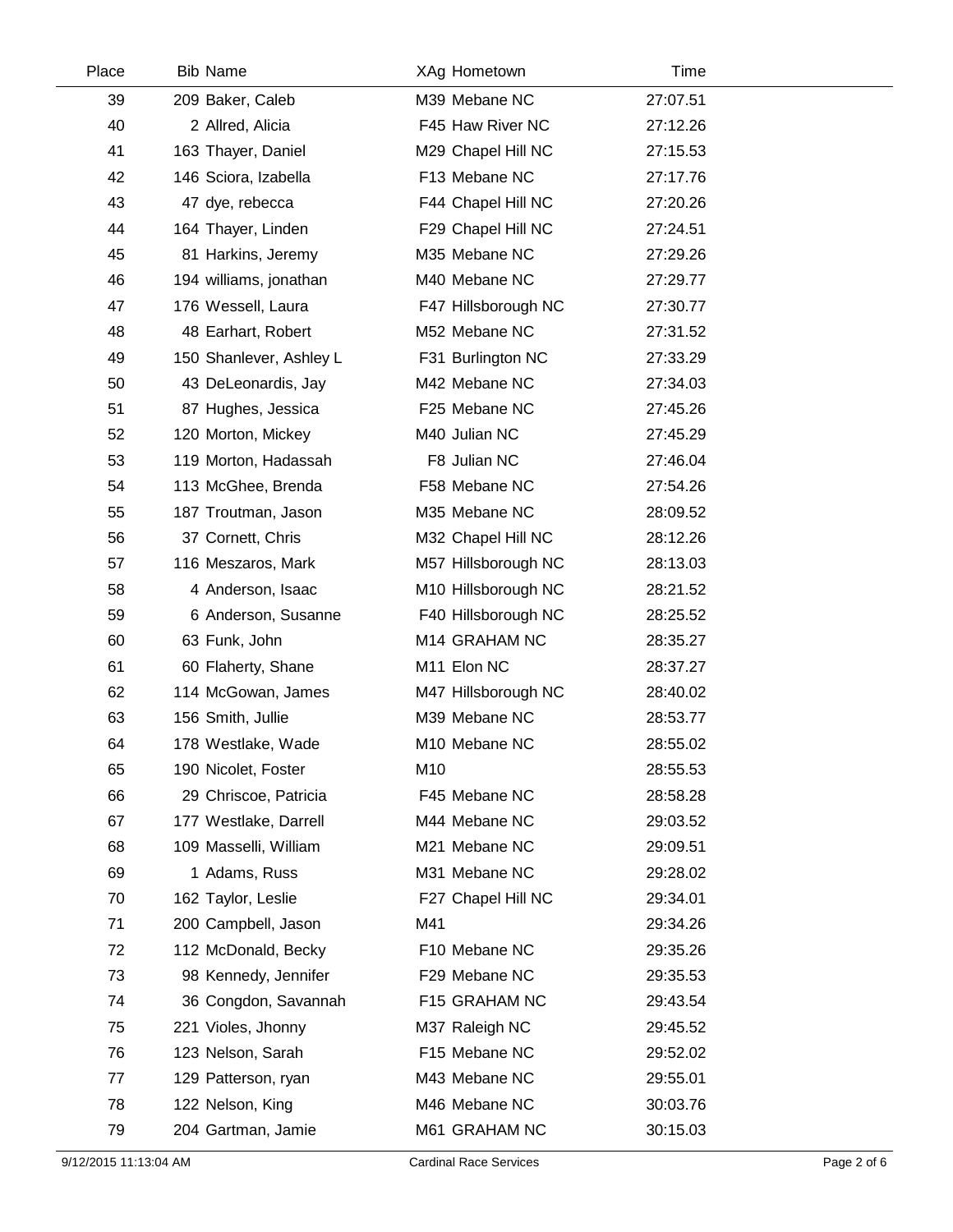| Place | <b>Bib Name</b>         | XAg Hometown        | Time     |  |
|-------|-------------------------|---------------------|----------|--|
| 80    | 11 Beaver, Damian       | M11 MEBANE NC       | 30:24.02 |  |
| 81    | 193 Brouwer, Ethan      | m11 Mebane NC       | 30:29.04 |  |
| 82    | 198 Brownell, Jenny     | F37 Mebane NC       | 30:42.03 |  |
| 83    | 227 Shoffner, Jesse     | M38 GRAHAM NC       | 30:45.51 |  |
| 84    | 180 Wingler, Danielle   | F22 Mebane NC       | 31:00.52 |  |
| 85    | 197 Brownell, Mike      | M45                 | 31:02.02 |  |
| 86    | 83 Heffley, Michelle    | F46 DURHAM NC       | 31:19.04 |  |
| 87    | 9 Aulbert, Karen        | F46 Mebane NC       | 31:26.27 |  |
| 88    | 144 Rosenberg, Rachel   | F8 GRAHAM NC        | 31:38.78 |  |
| 89    | 8 Anderson, Tim         | M43 Hillsborough NC | 31:44.51 |  |
| 90    | 5 Anderson, Nicol       | F12 Hillsborough NC | 31:44.76 |  |
| 91    | 53 Ellis, Kate          | F29 Mebane NC       | 31:50.26 |  |
| 92    | 205 Andrews, Jo         | F49 Brown Summit NC | 32:07.78 |  |
| 93    | 74 Grandis, Kurt        | M38 Chapel Hill NC  | 32:08.78 |  |
| 94    | 143 Rosenberg, Matthew  | M8 GRAHAM NC        | 32:14.52 |  |
| 95    | 219 Cupitt, Julia       | F67 DURHAM NC       | 32:20.26 |  |
| 96    | 49 Ebbs, Michelle       | F37 Mebane NC       | 32:43.01 |  |
| 97    | 158 Straw, Sandra       | F35 Mebane NC       | 32:43.77 |  |
| 98    | 100 Lehman, Brent       | M33 Warnerville NY  | 32:44.53 |  |
| 99    | 208 Crawford, Jason     | M39 Chapel Hill NC  | 32:45.77 |  |
| 100   | 207 Crawford, Hannah    | F13 Chapel Hill NC  | 32:45.78 |  |
| 101   | 46 Dodson, Dean         | M27 Mebane NC       | 32:48.27 |  |
| 102   | 22 Brooks, Tammy        | F48 Mebane NC       | 32:56.02 |  |
| 103   | 206 McGee, David        | M56 Mebane NC       | 33:00.53 |  |
| 104   | 70 Graham, Charles      | M70                 | 33:01.05 |  |
| 105   | 72 Graham, Michael      | M43                 | 33:01.80 |  |
| 106   | 77 Greene, Austin       | M12                 | 33:05.28 |  |
| 107   | 78 Greene, Parker       | M10 Burlington NC   | 33:07.76 |  |
| 108   | 138 Quesada, Marianela  | F41 BURLINGTON NC   | 33:12.03 |  |
| 109   | 169 Tokarczyk, John     | M38                 | 33:12.26 |  |
| 110   | 145 Rugh, Keith         | M42 BURLINGTON NC   | 33:17.26 |  |
| 111   | 222 Weisenfeld, Grayson | M9 Hillsborough NC  | 33:20.52 |  |
| 112   | 168 Tokarczyk, Janine   | F38                 | 33:21.78 |  |
| 113   | 182 Malinowski, Holly   | F32                 | 33:31.27 |  |
| 114   | 38 Curry, Kerry         | M45                 | 33:40.52 |  |
| 115   | 142 Rodrigues, Eduarda  | F31 GRAHAM NC       | 34:10.02 |  |
| 116   | 40 Day, Don             | M44 Efland NC       | 34:15.53 |  |
| 117   | 55 Fairchild, Amy       | F36 Mebane NC       | 34:19.78 |  |
| 118   | 57 Fairchild, Meredith  | F8 Mebane NC        | 34:20.30 |  |
| 119   | 220 Cupitt, Howard      | M73 DURHAM NC       | 34:25.02 |  |
| 120   | 99 Lane, James          | M43                 | 34:41.52 |  |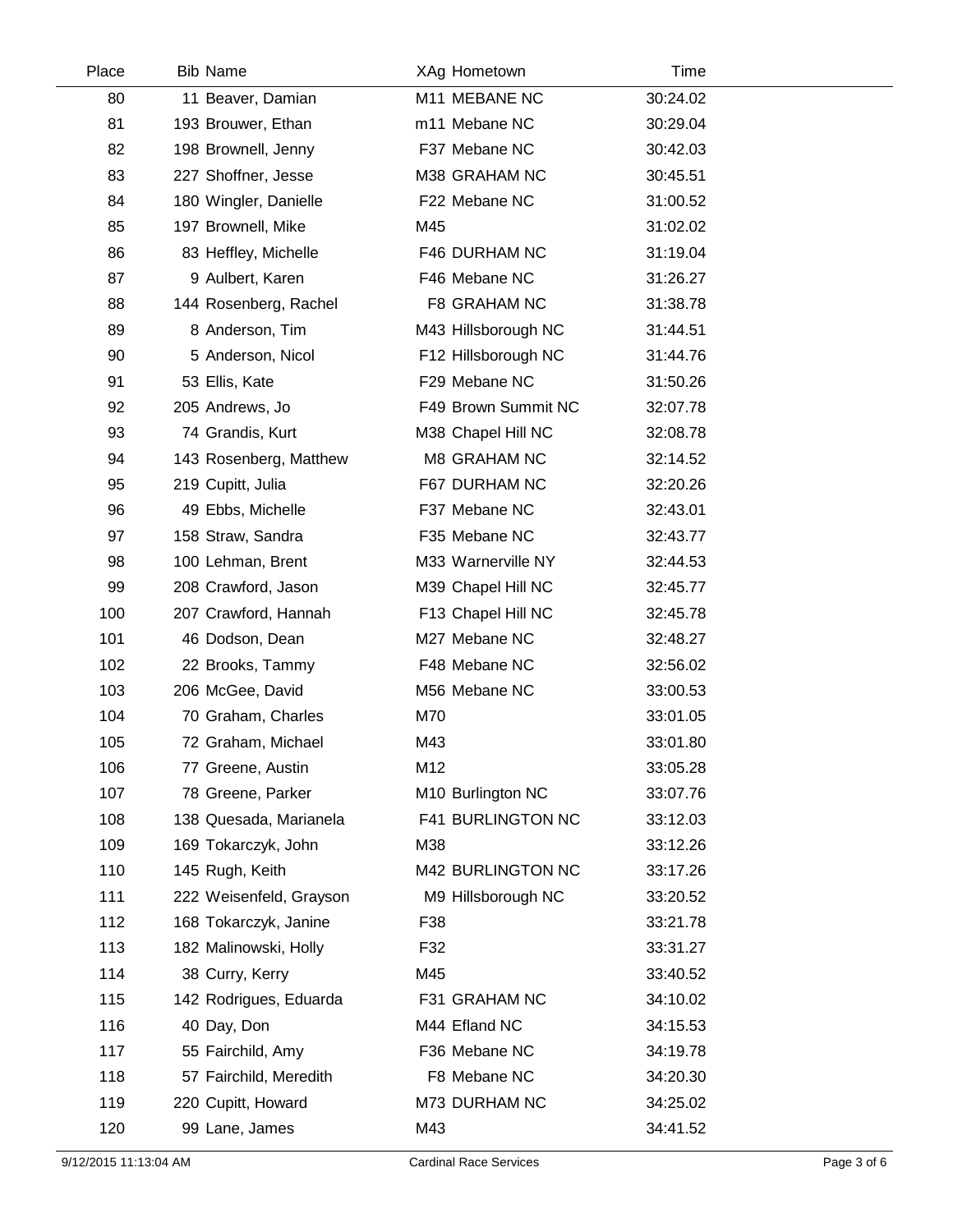| Place | <b>Bib Name</b>        | XAg Hometown             | Time     |  |
|-------|------------------------|--------------------------|----------|--|
| 121   | 90 Hurst, David        | M45                      | 35:07.02 |  |
| 122   | 96 Justice, Jamie      | F39 Elon NC              | 35:10.03 |  |
| 123   | 45 Dial, RaeAnn        | F36 Mebane NC            | 35:10.77 |  |
| 124   | 84 Height, Sarah       | F37 Mebane NC            | 35:10.78 |  |
| 125   | 14 Betancourt, Jo      | F46 Haw River NC         | 35:15.28 |  |
| 126   | 39 Darling, Michelle   | F34 Mebane NC            | 35:16.53 |  |
| 127   | 52 Egts, Melanie       | F39 Mebane NC            | 35:23.79 |  |
| 128   | 89 Hurd, Sara          | F29 Durham NC            | 35:35.53 |  |
| 129   | 104 Lippy, Jeffrey     | M51 Mebane NC            | 35:56.78 |  |
| 130   | 42 Decker, Martin      | M26 Charlotte NC         | 36:03.03 |  |
| 131   | 103 Lippy, Christine   | F47 Mebane NC            | 36:15.53 |  |
| 132   | 65 Funk, Noela         | <b>F48 BURLINGTON NC</b> | 36:18.28 |  |
| 133   | 184 Blackburn, Crystal | F <sub>22</sub>          | 36:40.53 |  |
| 134   | 51 Edmunds, Mike       | M35 Mebane NC            | 36:47.54 |  |
| 135   | 192 Hurley, David      | M26                      | 36:50.27 |  |
| 136   | 186 Ricci, Ashley      | F <sub>22</sub>          | 36:54.26 |  |
| 137   | 101 Lehman, Danielle   | F33 Warnerville NY       | 36:56.77 |  |
| 138   | 154 Sinkiewicz, Jake   | M28 Mebane NC            | 36:57.77 |  |
| 139   | 155 Sinkiewicz, Paige  | F25 Mebane NC            | 36:59.26 |  |
| 140   | 75 Gray, Aubrey        | F11 Mebane NC            | 37:03.28 |  |
| 141   | 76 Gray, Steven        | M37 Mebane NC            | 37:08.29 |  |
| 142   | 44 Denny, Hayleigh     | F <sub>8</sub>           | 37:08.77 |  |
| 143   | 50 Edmunds, Jonie      | F37 Mebane NC            | 37:27.28 |  |
| 144   | 185 Booth, Laurie      | <b>F44 BURLINGTON NC</b> | 37:29.27 |  |
| 145   | 62 Fuglseth, Kennedy   | F22 BURLINGTON NC        | 37:32.02 |  |
| 146   | 134 Powell, Christy    | F39 Mebane NC            | 37:37.26 |  |
| 147   | 183 Fowler, Marie      | F32 Mebane NC            | 37:42.53 |  |
| 148   | 79 Haake, Mary         | F37                      | 37:47.27 |  |
| 149   | 107 Mann, Lori         | F38 BURLINGTON NC        | 38:07.52 |  |
| 150   | 27 Caplinger, Victoria | F40 Chapel Hill NC       | 38:24.53 |  |
| 151   | 127 Obenshain, Sue     | F50 Hillsborough NC      | 38:27.76 |  |
| 152   | 35 Congdon, Kelly      | F37 GRAHAM NC            | 38:30.28 |  |
| 153   | 21 Brooks, Patrick     | M43 Hillsborough NC      | 38:34.52 |  |
| 154   | 25 Busch, John         | M26                      | 38:37.26 |  |
| 155   | 136 Purchell, Brian    | M31 Mebane NC            | 39:15.51 |  |
| 156   | 151 Sheradin, Tracy    | F38 Warnerville NY       | 39:22.26 |  |
| 157   | 20 Brooks, Lindsey     | F17 Mebane NC            | 39:24.27 |  |
| 158   | 172 Vaughn, Jen        | F42 Mebane NC            | 39:27.78 |  |
| 159   | 171 Vaughn, David      | M48 Mebane NC            | 39:28.02 |  |
| 160   | 212 Byars, Napolean    | M35 BURLINGTON NC        | 40:19.26 |  |
| 161   | 85 Hill, Carrie        | F39                      | 40:47.51 |  |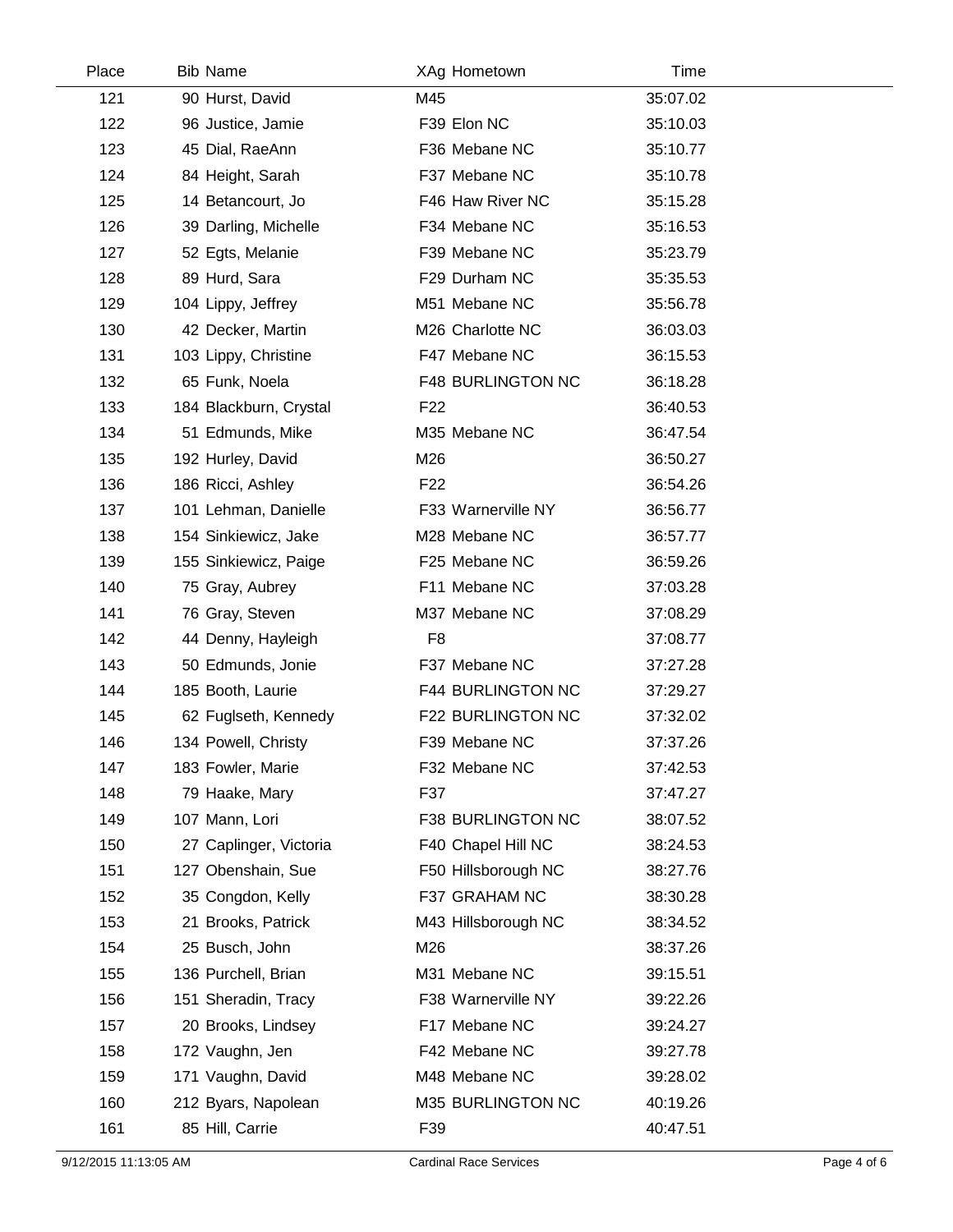| Place | <b>Bib Name</b>        | XAg Hometown             | Time     |  |
|-------|------------------------|--------------------------|----------|--|
| 162   | 152 Sherrill, Jen      | F33                      | 41:23.78 |  |
| 163   | 153 Sherrill, Steve    | M40                      | 41:24.51 |  |
| 164   | 160 Stubbs, Wren       | F11 Mebane NC            | 41:50.27 |  |
| 165   | 159 Stubbs, Jay        | M47 Mebane NC            | 41:50.27 |  |
| 166   | 216 Henry, Larry       | M49 Mebane NC            | 43:27.27 |  |
| 167   | 68 Glover, Chrystal    | F44                      | 43:48.53 |  |
| 168   | 61 Fowler, Martin      | M64 DURHAM NC            | 43:48.76 |  |
| 169   | 170 Torres, Andrea     | F <sub>24</sub>          | 43:50.02 |  |
| 170   | 13 Betancourt, Gilbert | M27 GRAHAM NC            | 43:53.30 |  |
| 171   | 41 Dean, Hannah        | F23 GRAHAM NC            | 43:53.79 |  |
| 172   | 199 Dunn, Daniel       | M33                      | 44:42.76 |  |
| 173   | 132 Phillips, Paul     | M60 Roxboro NC           | 45:17.77 |  |
| 174   | 18 Bream, Sandy        | F46 Mebane NC            | 45:35.76 |  |
| 175   | 19 Bream, Steve        | M46 Mebane NC            | 45:36.51 |  |
| 176   | 217 Mayer, Kelly       | F45 Whitsett NC          | 45:45.77 |  |
| 177   | 218 Cox, Robyn         | <b>F42 BURLINGTON NC</b> | 45:45.79 |  |
| 178   | 54 Enoch, Jenness      | F33 Mebane NC            | 47:03.80 |  |
| 179   | 124 Nicholson, Jaclyn  | F32 Rocky Mount NC       | 47:04.76 |  |
| 180   | 157 STONE, KAREN       | F42 Mebane NC            | 47:20.02 |  |
| 181   | 131 PETTIFORD, KATHY   | F56 Mebane NC            | 47:22.26 |  |
| 182   | 121 Neff, Karen        | F31 Mebane NC            | 48:37.53 |  |
| 183   | 88 HUNTER, WHITNEY     | F29 Elon NC              | 48:37.53 |  |
| 184   | 161 Taylor, G.G.       | F64 Cedar Grove NC       | 48:41.01 |  |
| 185   | 32 Cochran, Maggie     | F <sub>26</sub>          | 48:43.78 |  |
| 186   | 10 Barber, Ashlee      | F <sub>25</sub>          | 48:44.28 |  |
| 187   | 111 McCormick, Brooke  | F34                      | 48:47.55 |  |
| 188   | 80 Hall, Laura         | F39                      | 48:48.01 |  |
| 189   | 82 Hay, Renee          | F32                      | 49:40.05 |  |
| 190   | 28 Cauthren, Rachel    | F30                      | 49:40.54 |  |
| 191   | 148 Scott, Meagan      | F24 Carrboro NC          | 50:15.76 |  |
| 192   | 147 Scott, Loree       | F53 GRAHAM NC            | 50:26.51 |  |
| 193   | 140 Rivera, Caleb      | M13 Mebane NC            | 52:29.04 |  |
| 194   | 224 Sieck, Emma        | F20 Chapel Hill NC       | 52:34.26 |  |
| 195   | 226 Sieck, Celene      | F41 Chapel Hill NC       | 52:37.76 |  |
| 196   | 139 Rivera, Barbara    | F55 Mebane NC            | 52:47.76 |  |
| 197   | 105 Little, Erika      | F31 Cary NC              | 52:58.27 |  |
| 198   | 95 Judd, Maureen       | F56 Cary NC              | 52:59.03 |  |
| 199   | 24 Brown, Robin        | F49 BURLINGTON NC        | 53:07.26 |  |
| 200   | 133 Powell, Ben        | M9 Mebane NC             | 53:12.04 |  |
| 201   | 225 Sieck, Helen       | F10 Chapel Hill NC       | 53:15.03 |  |
| 202   | 135 Price, Kim         | F41 Burlington NC        | 54:05.27 |  |